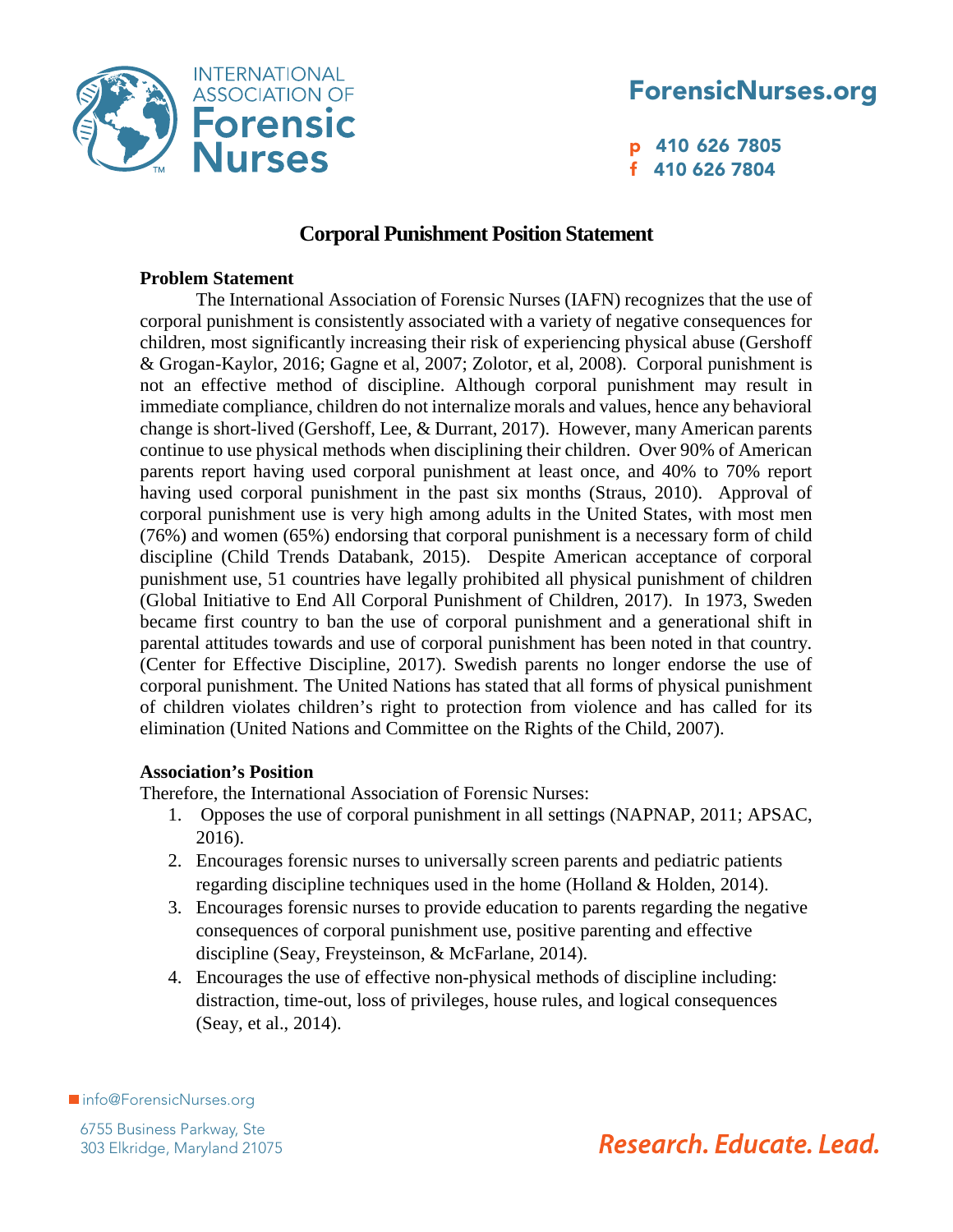- 5. Encourages IAFN members to participate in public education and advocacy to change attitudes about corporal punishment (Center for Effective Discipline, 2017).
- 6. Support public policy that eliminates corporal punishment use in school settings (Center for Effective Discipline, 2017).
- 7. Supports the establishment of No Hit Zones in pediatric hospitals and other institutions caring for children (Fraizer, Gilbert, & Dauk, 2014).

#### **Rationale**

Corporal punishment is defined as "the use of physical force with the intention of causing a child to experience pain but not injury for the purposes of correction or control of the child's behavior" (Straus, 2001, p.2). Most commonly corporal punishment involves spanking, hitting, or smacking, but can also include pinching, kicking, pulling hair, or hitting with an object such as belt, cord, or stick (Zolotar & Puzia, 2010).

Children who experience corporal punishment may be less likely to disclose child sexual abuse (Bottoms, et al, 2016; Tashjian, et al, 2016).Spanking is the most normative form of corporal punishment. Yet spanking on the buttocks with a hand has been found to place a child at increased risk of experiencing physical abuse (Taylor, Heckman, & Lee, 2017). Spanking has also been linked to a variety of other negative consequences for children including: child aggressive behaviors (Gershoff & Grogan-Kaylor, 2016; Gershoff et al, 2010; Westbrook et al, 2013); child internalizing behaviors (anxiety, depression, fearfulness, over sensitivity) (Gershoff & Grogan-Kaylor, 2016; Maguire-Jack, Gromuske, & Berger, 2012; Hesketh, et al, 2011); child mental health problems (Gershoff & Grogan-Kaylor, 2016; Lynam, et al, 2009); child antisocial behavior (Gershoff & Grogan-Kaylor, 2016; Jackson, Preston, & Fraklin, 2010; Boutwell, et al, 2011); child externalizing behaviors (aggression, disobedience, cheating, stealing) (Gershoff & Grogan-Kaylor, 2016; Barnes, et al, 2013; Choe, Olson, & Sameroff, 2013); child alcohol or substance abuse (Gershoff & Grogan-Kaylor, 2016; Alati et al, 2010; Lau et al, 2005); and negative parent-child relationships (Gershoff & Grogan-Kaylor, 2016; Coyl, Roggman, & Newland, 2002). Afifi, et al (2017) concluded that spanking should be considered an adverse childhood experience. Data from Wave II of the CDC-Kaiser Adverse Childhood Experiences Study (ACES), a self-report from adult members of a large health maintenance organization (n=8316), was analyzed. Participants were queried regarding the original ACE topics and also spanking. Spanking was found to have associations with poor adult outcomes similar to other ACEs especially physical and emotional abuse. In fact, spanking was associated with increased odds of suicide, moderate to heavy alcohol use, and the use of street drugs in adulthood higher than that of physical and emotional abuse (Afifi, et al, 2017).

Changing parental use of spanking and other forms of corporal punishment will require changing parental attitudes and beliefs regarding corporal punishment. Parental attitudes toward corporal punishment are influenced by many factors including discussions with pediatric health care providers (Hornor, Bretl, Chapman, et al, 2015) yet pediatric health care providers are not consistently discussing discipline methods with parents (Hornor, et al, 2015; Hornor, Bretl, Chapman, et al, 2017). Witnessing or experiencing domestic violence can result in a more favorable attitude towards and increased use of

■info@ForensicNurses.org

6755 Business Parkway, Ste 303 Elkridge, Maryland 21075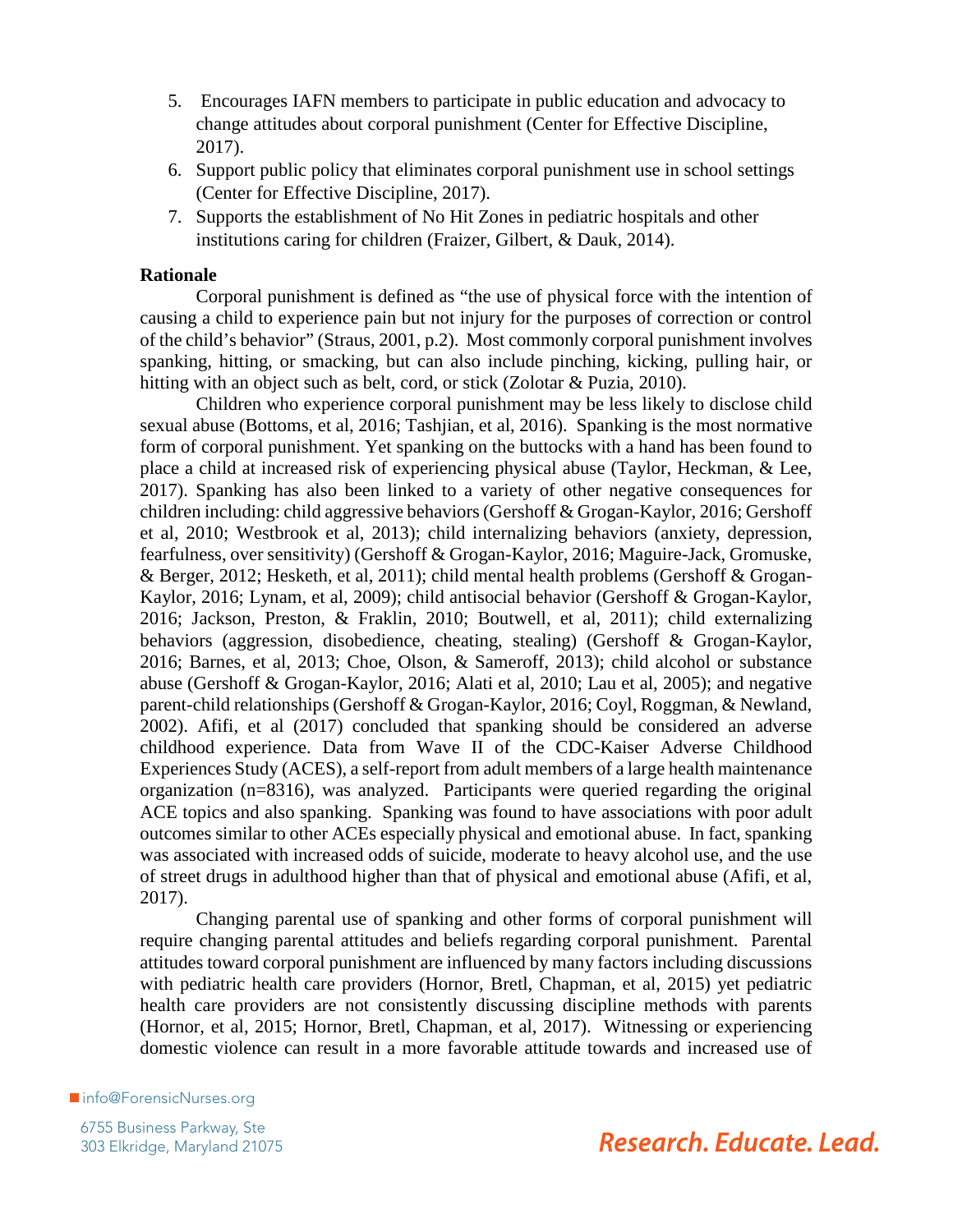corporal punishment. (Landsfrod, et al, 2014; Bell & Romano, 2012). There is currently a national initiative, the No Hit Zone, to eliminate parental use of corporal punishment within pediatric hospitals and other institutions caring for children. This aim is accomplished by educating pediatric health care providers and parents regarding potential consequences of corporal punishment use and empowering staff to intervene when parental use of corporal punishment is observed. No Hit Zones have been implemented in many pediatric hospitals and other institutions across the country. No Hit Zones have resulted in significant reductions in staff support for corporal punishment and significant increases in their likelihood to intervene when physical punishment is observed (Gershoff et al, 2017).

Forensic nurses care for children who are vulnerable to experience corporal punishment. Forensic nurses can make a difference in the lives of the children they care for by adopting individual practice behaviors that include consistent screening of parents and children for the use of corporal punishment, educating parents about negative consequences of corporal punishment use, and encouraging non-physical methods of discipline and other positive parenting practices. Forensic nurses are well seated to become involved in public education and advocacy to change attitudes and beliefs about corporal punishment. Forensic nurses can play a vital role in ensuring the health and safety of children by advocating for the elimination of corporal punishment.

#### **References**

Afifi, T., Ford, D., Gershoff, E., Merrick, M., Grogan-Kaylor, A., Ports, K., MacMillan, H., Holden, G., Taylor, C., Lee, S., & Bennett, R. (2017). Spanking and adult mental health impairment: The case for the designation of spanking as an adverse childhood experience. *Child Abuse & Neglect,* <http://dx.doi.org/10.1016/j.chiabu.2017.01.014>

Alatti, R., Maloney, E., Hutchinson, D., Najman, J., Mattick, R., Bor, W., & Williams, G. (2010). Do maternal parenting practices predict problematic patterns of adolescent alcohol consumption? *Addiction, 105,* 872-880.

American Professional Society on the Abuse of Children. (2016). APSAC Position Statement on Corporal Punishment of Children (1-7) <http://www.apsac.org/assets/corporal%20punishment.pdf>Retrieved July 19, 2018.

Barnes, J., Boutwell, B., Beaver, K., & Gibson, C. (2013). Analyzing the origins of childhood externalizing behavior problems. *Developmental Psychology, 49,* 2272-2284.

Bell, T., Romano, B. (2012). Opinions about child corporal punishment and influencing factors. *Journal of Interpersonal Violence, 27,* 2208-2229.

Bottoms, B., Peter-Hagene, L., Epstein, M., Wiley, T., Reynolds, C., & Rudnick, A. (2016). Abuse characteristics and individual differences related to disclosing childhood sexual, physical, and emotional abuse and witnessed domestic violence. *Journal of Interpersonal Violence, 31,* 1308-1339.

■info@ForensicNurses.org

6755 Business Parkway, Ste 303 Elkridge, Maryland 21075

Research. Educate. Lead.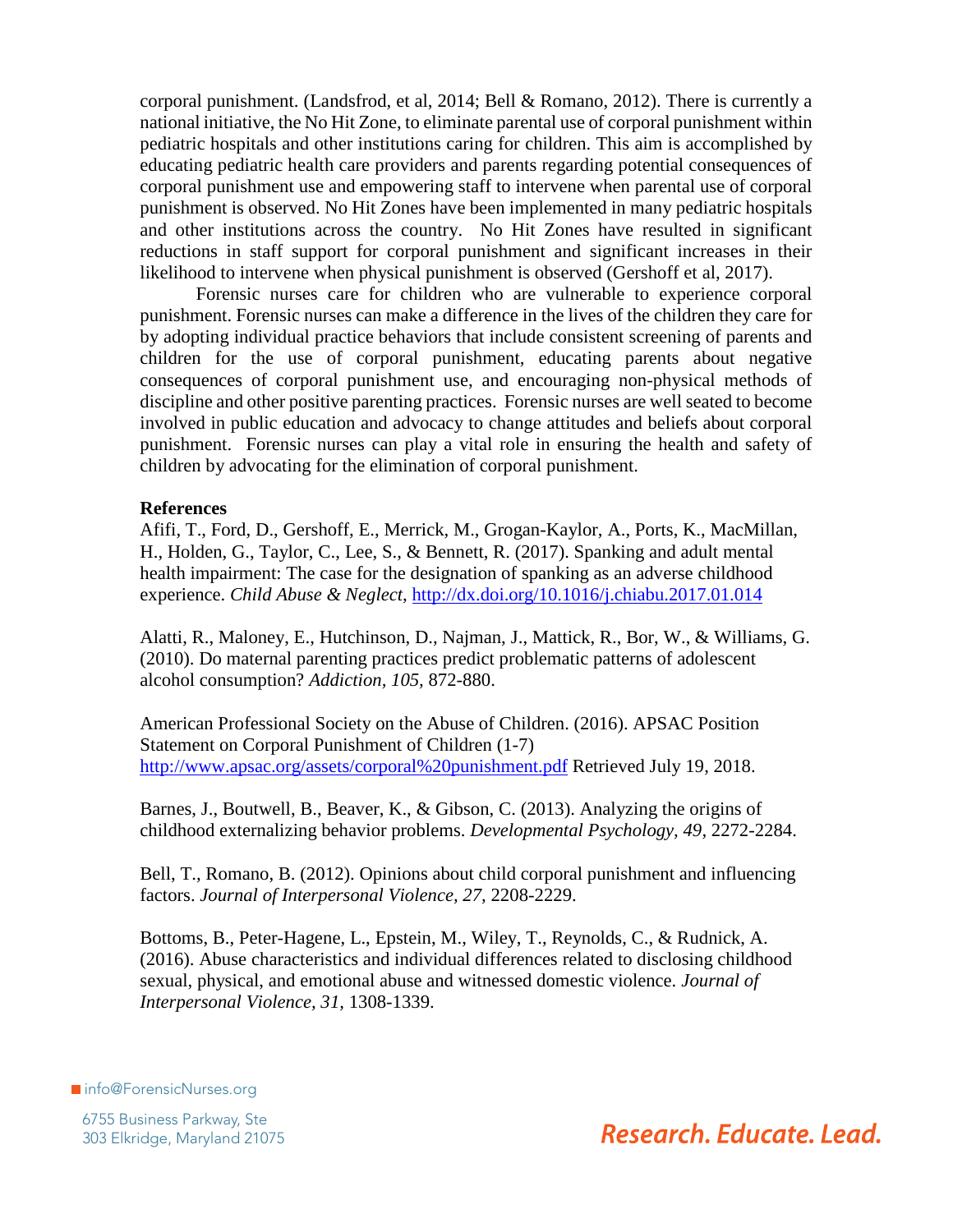Boutwell, B., Franklin, C., Barnes, J., & Beaver, K. (2011). Physical punishment and childhood aggression: The role of gender and gene-environment interplay. *Aggressive Behavior, 37,* 559-568.

Center for Effective Discipline. (2017). Available: <http://www.gundersenhealth.org/ncptc/center-for-effective-discipline/>retrieved 5/27/18

Child Trends Databank (2015). *Attitudes towards spanking.* Retrieved from: [http:///www.childtrends.org/?indicators=attitudes-towards-spanking.](http://www.childtrends.org/?indicators=attitudes-towards-spanking)

Choe, D., Olson, S., & Sameroff, A. (2013). The interplay of externalizing problems and physical and inductive discipline during childhood. *Developmental Psychology, 49,* 2029- 2039.

Coyl, D., Roggman, L. & Newland, L. (2002). Stress, maternal depression, and negative mother-infant interactions in relation to infant attachment. *Infant Mental Health Journal, 23,* 145-163.

Fraizer, E., Gilbert, C., & Dauk, K. (2014). Creating a safe place for pediatric care: A No Hit Zone. *Hospitalized Pediatrics, 4,* 247-250.

Gagne, M., Tourigny, M., Joly, J., & Pouliot\_Lapointe, J. (2007). Predictors of adult attitudes toward corporal punishment of children. *Journal of Interpersonal Violence, 22,*  1285-1304.

Gershoff, E., Font, S., Taylor, C., Foster, R., Garzo, A., Olson-Dorff, D……& Spector, L. (2017). *Effectiveness of a No Hit Zone policy in reducing staff support for and intervention in physical punishment in a hospital setting. (Manuscript under review).*

Gershoff, E. & Grogan-Kaylor, A. (2016). Spanking and child outcomes: Old controversies and new meta-analyses. *Journal of Family Psychology, 30,* 453-469.

Gershoff, R., Grogan-Kaylor, A., Lansford, J., Chang, L., Zelli, A., Deater-Deckard, K., & Dodge, K. (2010). Parent discipline practices in an international sample: Associations with child behaviors and moderation by perceived normativeness. *Child Development, 81,* 487-502.

Gershoff, E., Lee, S., & Durrant, J. (2017). Promising intervention strategies to reduce parents' use of physical punishment. *Child Abuse & Neglect, 71,* 9-23.

Global Initiative to End All Corporal Punishment of Children. (2017). *States which have prohibited all corporal punishment.* Retrieved from <http://.endcorporalpunishment.org/progress/prohibiting-states/>

■ info@ForensicNurses.org

6755 Business Parkway, Ste 303 Elkridge, Maryland 21075

Research. Educate. Lead.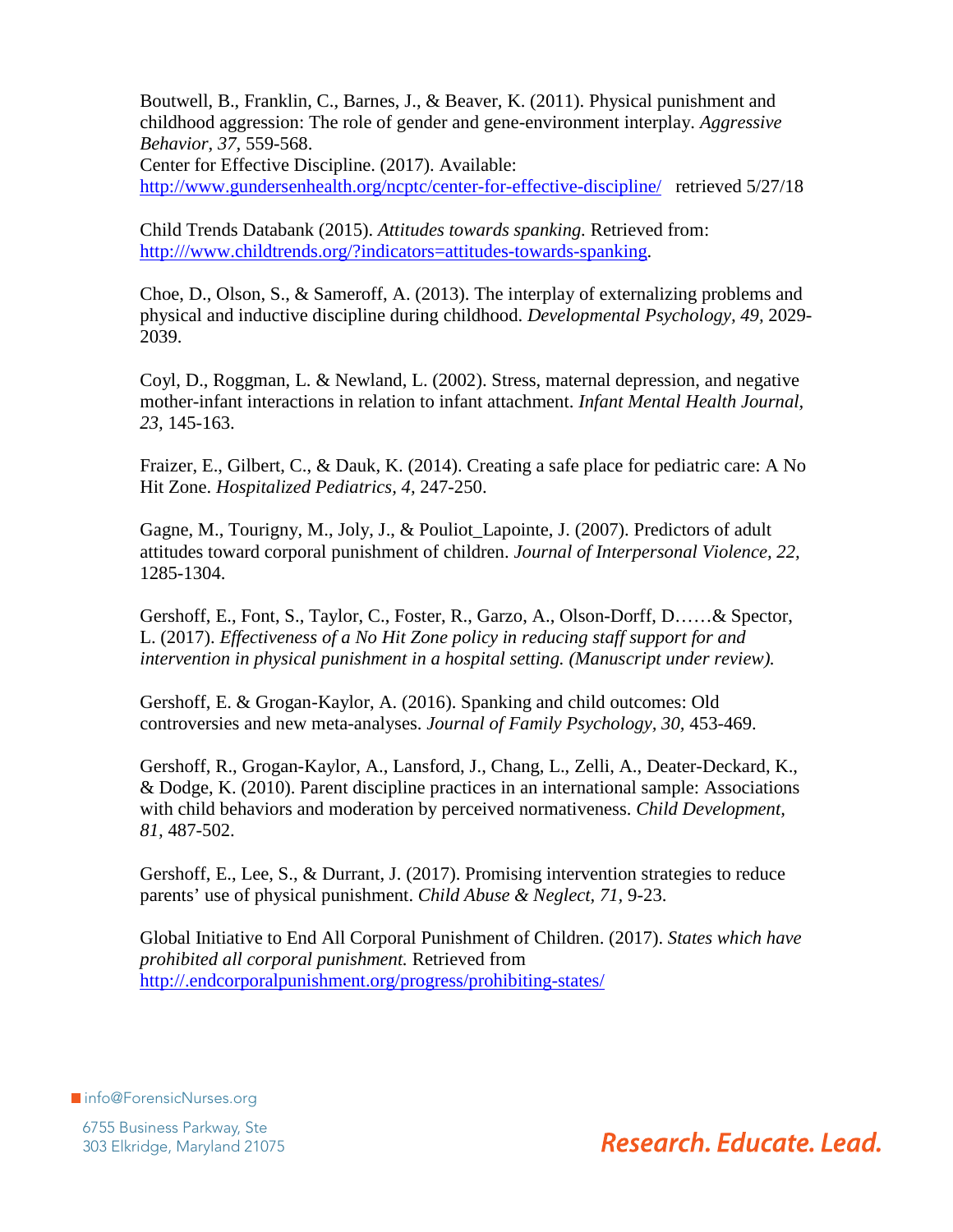Hesketh, T., Zheng, Y., Jun, Y., Xing, Z., Dong, Z., & Lu, L. (2011). Behaviour problems in Chinese primary school children. *Social Psychiatry and Psychiatric Epidemiology, 46, 733-741.* 

Holland, G. & Holden, G. (2014). Changing orientations to corporal punishment: A randomized, control trial of the efficacy of a motivational approach to psycho-education. *Psychology of Violence, 6,* 233-242.

Hornor, G., Bretl, D., Chapman, E., Herendeen, P., Mitchel, N., Mulvaney, B., Quinones, S., & VanGraafeiland, B. (2017). Child maltreatment screening and anticipatory guidance: A description of pediatric nurse practitioner practice behaviors. *Journal of Pediatric Health Care, 31,* e1-e10.

Hornor, G., Bretl, D., Chapman, E., Chiocca, E., Donnell, C., Doughty, K., Houser, S., Marshall, B., Morris, K., & Quionnes, S. (2015). Corporal punishment: Evaluation of an intervention by PNPs. *Journal of Pediatric Health Care, 29,* 526-535.

Jackson, A., Preston, K., & Franke, T. (2010). Single parenting and child behavior problems in kindergarten. *Race and Social Problems, 2,* 50-58.

Lansford, J., Deater-Deckard, K., Bornstein, M., Putnick, D., & Bradley, R. (2014). Attitudes justifying domestic violence predict endorsement of corporal punishment and physical and psychological aggression towards children: A study in 25 low-and middleincome countries. *The Journal of Pediatrics, 164,* 1208-1213.

Lau, J., Kim, J., Tsui, H., Cheung, A., Lau, M., & Yu, A. (2005). The relationship between physical maltreatment and substance abuse among adolescents: A survey of 95,788 adolescents in Hong Kong. *The Journal of Adolescent Health, 37,* 110-119.

Lyman, D., Miller, D., Vachon, D., Loeber, R., & Stouthamer -Loeber, M. (2009). Psychopathy in adolescence predicts official reports of offending in adulthood. *Youth Violence and Juvenile Justice, 7,* 189-207.

Maguire-Jack, K., Gromoske, A., & Berger, L. (2012). Spanking and child development during the first 5 years of life. *Child Development, 83,* 1960-1977.

National Association of Pediatric Nurse Practitioners (2011). NAPNAP position statement of corporal punishment. *Journal of Pediatric Health Care, 25,* 31-32.

Seay, A., Freysteinson, W., & McFarlane, J. (2014). Positive parenting, *Nursing Forum, 49,* 200-208.

Straus, M. (2001). *Beating the devil out of them: Corporal punishment in American families and its effects on children.* New Brunswick: NJ: Transaction Publishers.

■info@ForensicNurses.org

6755 Business Parkway, Ste 303 Elkridge, Maryland 21075

Research, Educate, Lead.